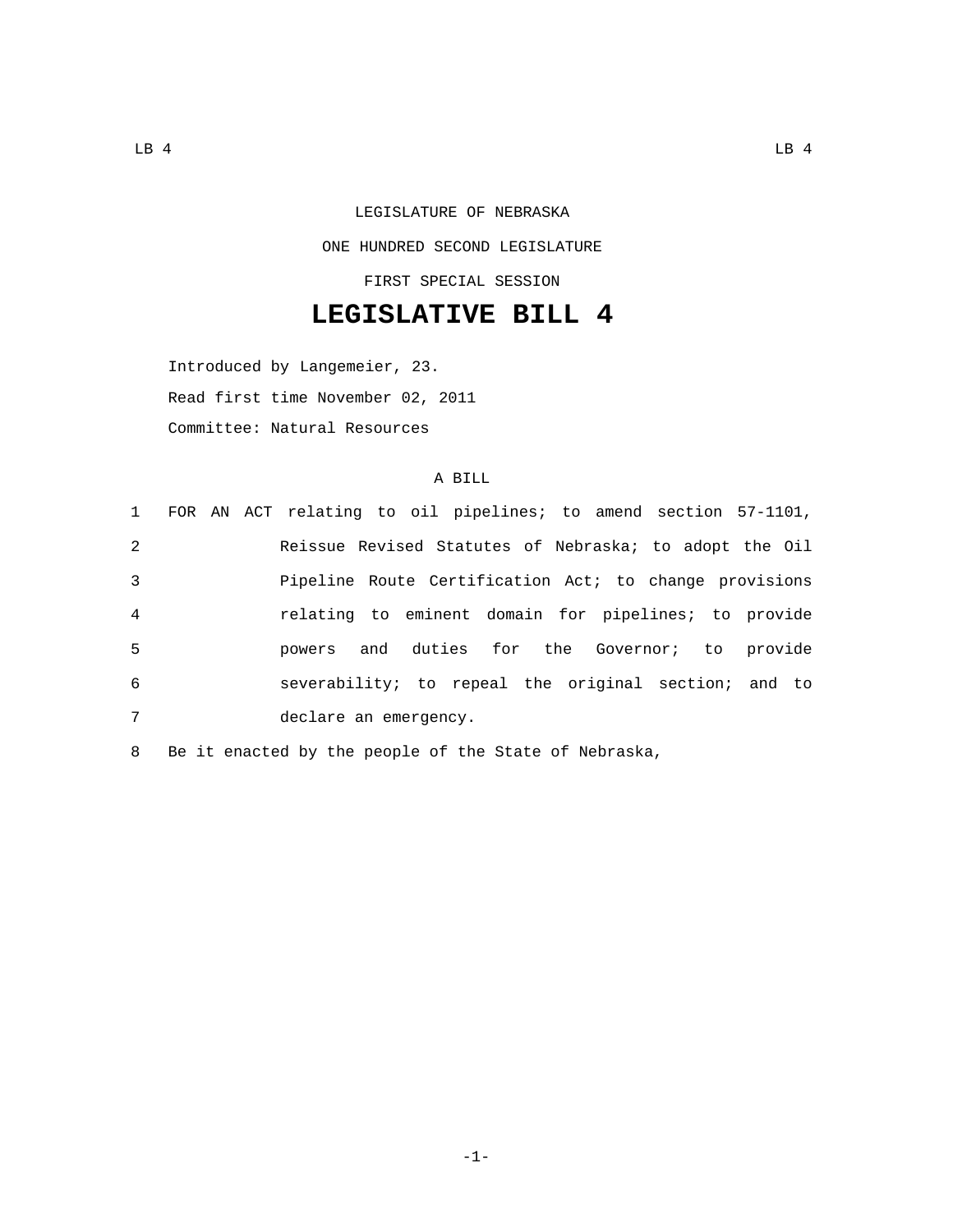| 1  | Section 1. Sections 1 to 8 of this act shall be known and             |
|----|-----------------------------------------------------------------------|
| 2  | may be cited as the Oil Pipeline Route Certification Act.             |
| 3  | Sec. 2. The Legislature finds that:                                   |
| 4  | The governmental authority known as the police power<br>(1)           |
| 5  | inherently an attribute of state sovereignty and belongs to<br>is     |
| 6  | subordinate governmental divisions when and as conferred by the state |
| 7  | either through its constitution or by valid legislation;              |
| 8  | The State of Nebraska is responsible for protecting<br>(2)            |
| 9  | its residents' interests in natural resources through reasonable      |
| 10 | regulation for the common good and welfare. As such, the state is     |
| 11 | responsible for ensuring that an oil pipeline proposed to be located  |
| 12 | through or within Nebraska is in compliance with all state laws,      |
| 13 | rules, and regulations relating to water, air, and wildlife under the |
| 14 | Constitution of Nebraska and state law;                               |
| 15 | Public policy should reflect this responsibility<br>(3)               |
| 16 | while simultaneously recognizing the necessity for energy use and     |
| 17 | economic benefits to Nebraska of transporting oil through or within   |
| 18 | the state, the need for economic development in Nebraska, and the     |
| 19 | opportunities that new development brings to the state for jobs and   |
| 20 | revenue;                                                              |
| 21 | (4) The State of Nebraska has a compelling interest in                |
| 22 | protecting the health and general welfare of its communities and      |
| 23 | rural areas. According to a University of Nebraska Department of      |
| 24 | Agricultural Economics report, approximately eighty percent of the    |
| 25 | public drinking water of Nebraska and nearly all of the private water |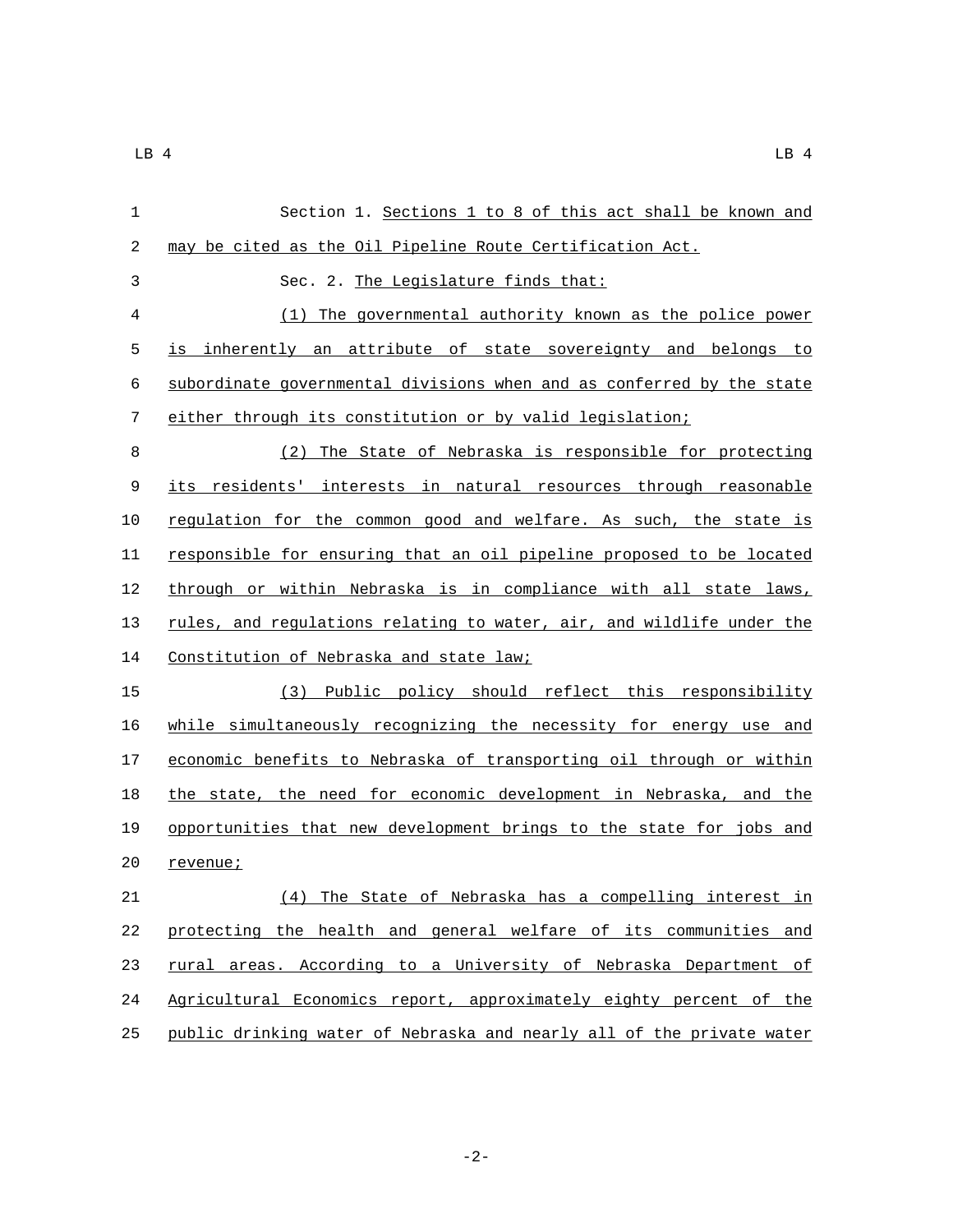| $\mathbf 1$ | supply of Nebraska comes from ground water sources;                   |
|-------------|-----------------------------------------------------------------------|
| 2           | (5) The State of Nebraska has a compelling interest in                |
| 3           | protecting and maintaining its agricultural economy. Irrigation is a  |
| 4           | vital component of the productive agricultural economy of Nebraska.   |
| 5           | According to a 2007 Census of Agriculture report, Nebraska ranks      |
| 6           | first nationally with about 8.5 million irrigated acres;              |
| 7           | (6) Under the Nebraska Ground Water Management and                    |
| 8           | Protection Act, the ownership of water is held by the State of        |
| 9           | Nebraska for the benefit of its residents. Ground water is one of the |
| 10          | most valuable natural resources in the state, and an adequate supply  |
| 11          | of ground water is essential to the general welfare of the residents  |
| 12          | of Nebraska and to the present and future development of agriculture  |
| 13          | in Nebraska;                                                          |
| 14          | (7) The Constitution of Nebraska, Article XV, section 4,              |
| 15          | states that the necessity of water for domestic use and for           |
| 16          | irrigation purposes in the State of Nebraska is a natural want. The   |
| 17          | statutory law and judicial decisions of the Nebraska Supreme Court    |
| 18          | show a clear intention to enforce and maintain a rigid economy in the |
| 19          | use of public water to secure the greatest benefit possible from the  |
| 20          | water available for irrigation. The state has the right, under both   |
| 21          | the police powers and the Constitution of Nebraska, to regulate the   |
| 22          | use of natural rivers and streams so that waste is eliminated, In re  |

 Water Appropriation Nos. 442A, 461, 462 & 485, 210 Neb. 161, 313 N.W. 24 2d 271 (1981);

(8) The State of Nebraska has a compelling interest in

-3-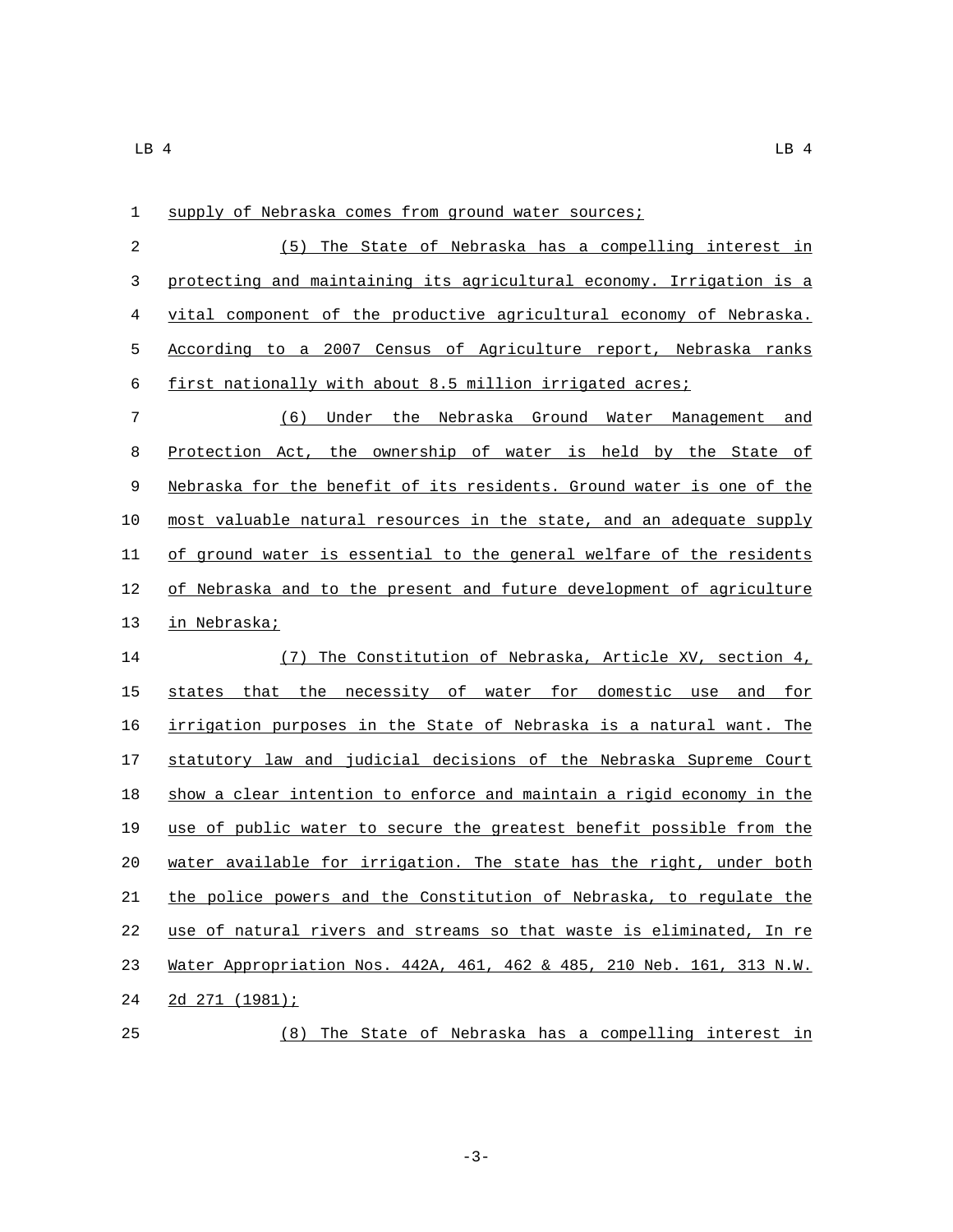| 1              | protecting its resources and environment for economic, aesthetic,     |
|----------------|-----------------------------------------------------------------------|
| 2              | recreational, and other purposes;                                     |
| $\mathfrak{Z}$ | (9) The Governor is required to review programs he or she             |
| 4              | administers and state agencies are required to utilize their          |
| 5              | authorities in section 37-807 in furtherance of the purposes of the   |
| 6              | Nongame and Endangered Species Conservation Act and to take such      |
| 7              | action necessary to insure that actions authorized, funded, or        |
| 8              | carried out by the state do not jeopardize the continued existence of |
| 9              | such endangered or threatened wildlife or wild plants or result in    |
| 10             | the destruction or modification of critical habitat;                  |
| 11             | (10) The Constitution of Nebraska, Article IV, section 1,             |
| 12             | authorizes the Legislature to delegate to the Governor the duty to    |
| 13             | administer certain statutes and programs;                             |
| 14             | (11) The Legislature is exclusively authorized to                     |
| 15             | delegate the power of eminent domain and restrict or limit the extent |
| 16             | of its use, Burnett v. Central Nebraska Public Power and Irrigation   |
| 17             | District, 1946, 147 Neb. 458, 23 N.W.2d 661; and                      |
| 18             | (12) The Constitution of Nebraska, Article IV, section 6,             |
| 19             | clearly states that the supreme executive power shall be vested in    |
| 20             | the Governor, who is to take care that the laws be faithfully         |
| 21             | executed and the affairs of the state efficiently and economically    |
| 22             | administered.                                                         |
| 23             | 3.<br>The purpose of the Oil Pipeline<br>Route<br>Sec.                |
| 24             | Certification Act is to provide a procedure for the state, acting     |
| 25             | through the Governor, to ensure the preservation and protection of    |

 $-4-$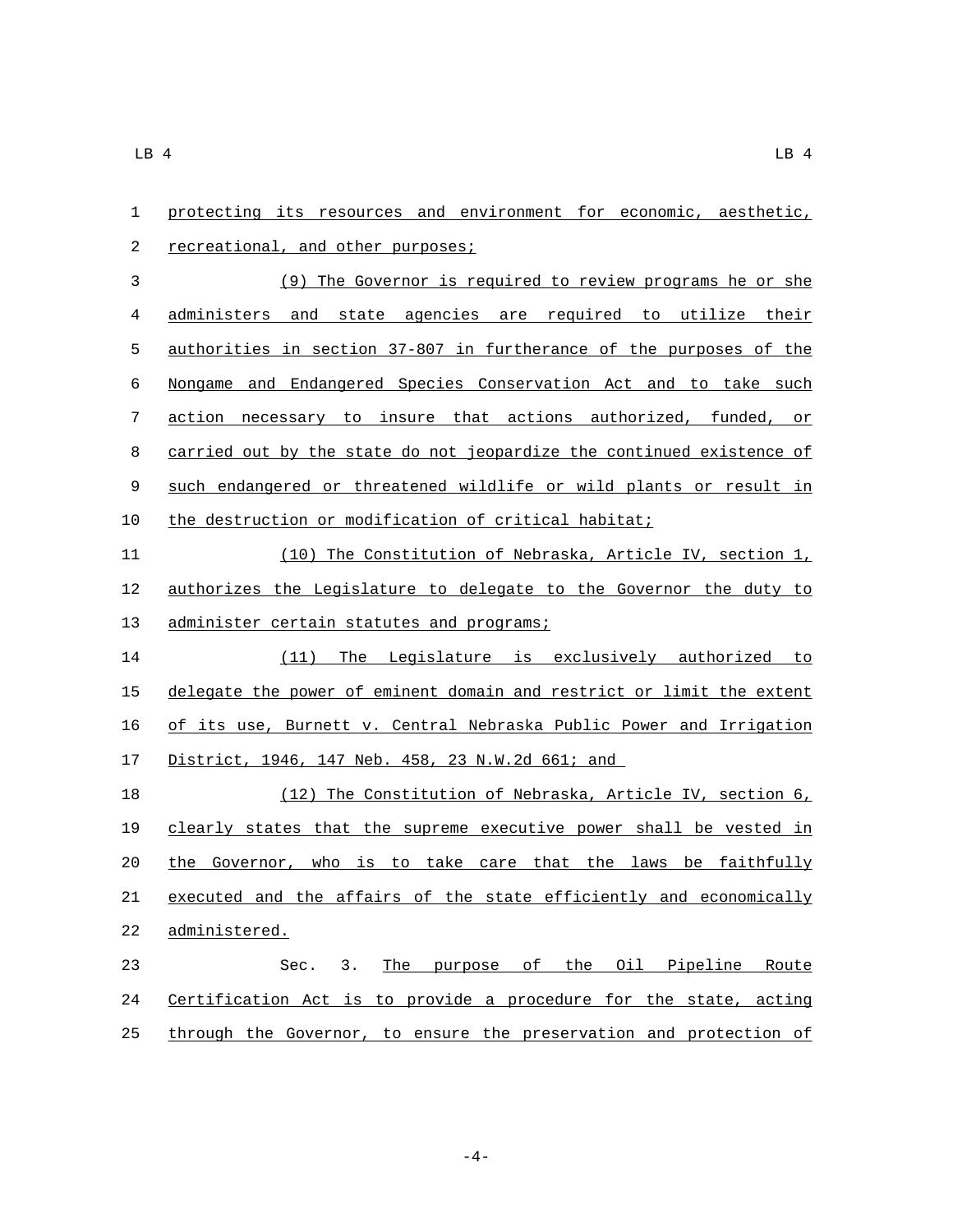| $\mathbf{1}$ | Nebraska's interests in the general welfare, economy, agricultural   |
|--------------|----------------------------------------------------------------------|
| 2            | resources, communities, environment, wildlife, and all natural       |
| 3            | resources whenever an oil pipeline is proposed to be placed through  |
| 4            | or within Nebraska.                                                  |
| 5            | For purposes of the Oil Pipeline Route<br>Sec. 4.                    |
| 6            | Certification Act:                                                   |
| 7            | (1) Department means the Department of Environmental                 |
| 8            | Quality;                                                             |
| $\mathsf 9$  | (2) Oil pipeline means a pipeline constructed or operated            |
| 10           | in Nebraska for the transportation of petroleum or petroleum         |
| 11           | components, products, or wastes, including crude oil or any fraction |
| 12           | of crude oil, within, through, or across the State of Nebraska;      |
| 13           | (3) Panel means the panel established to advise the                  |
| 14           | Governor pursuant to section 6 of this act; and                      |
| 15           | (4) Route certificate means an Oil Pipeline Route                    |
| 16           | Certificate issued under the Oil Pipeline Route Certification Act.   |
| 17           | 5.<br>(1) Any individual, company, corporation,<br>Sec.              |
| 18           | association, or other legal entity that intends to construct an oil  |
| 19           | pipeline in any portion of the State of Nebraska shall apply to the  |
| 20           | department for a route certificate and submit an application fee of  |

21 XXX with the application. The department shall notify the Governor

22 upon receipt of an application.

(2) The application shall include:23 24 (a) The name and address of the applicant; 25 (b) A detailed description of the route, including maps

-5-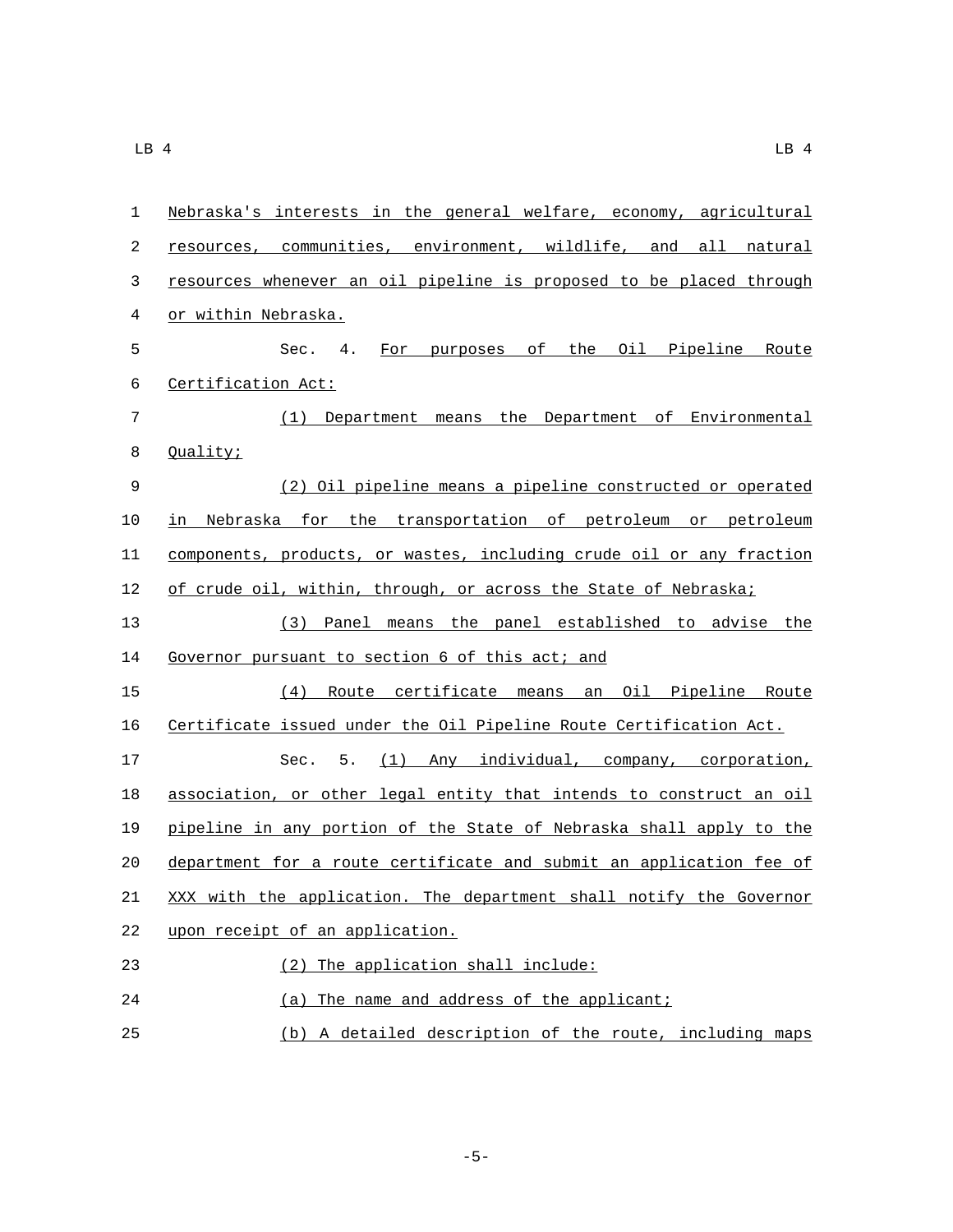| 1  | and materials the pipeline is proposed to carry;                      |
|----|-----------------------------------------------------------------------|
| 2  | (c) A statement describing the reasons for the selection              |
| 3  | of the route and any alternative routes considered;                   |
| 4  | (d) A statement explaining why an existing corridor was               |
| 5  | not selected as the route;                                            |
| 6  | (e) The details of an emergency response plan;                        |
| 7  | (f) An explanation of the material to be transported and              |
| 8  | the environmental and economic consequences and impacts to the        |
| 9  | general welfare of a release of such material on the natural          |
| 10 | resources of the state;                                               |
| 11 | (g) An explanation of any additional precautions that                 |
| 12 | will be taken in any part of the state related to the protection of   |
| 13 | natural resources, the economy, agricultural resources, and           |
| 14 | communities or mitigation of the reasonably foreseeable impacts of    |
| 15 | the construction and operation of the proposed pipeline and           |
| 16 | reclamation plan; and                                                 |
| 17 | (h) Any other materials the department may require in its             |
| 18 | rules and regulations.                                                |
| 19 | As part of the application, the applicant may submit any              |
| 20 | material, reports, or studies submitted by or issued to the applicant |
| 21 | as part of a federal or state permit process.                         |
| 22 | (3) Within thirty days after receipt of an application,               |
| 23 | the department shall provide notice and hold a public meeting         |
| 24 | regarding the route of the oil pipeline. The purpose of holding such  |
| 25 | a public meeting shall be to inform the public of the route of the    |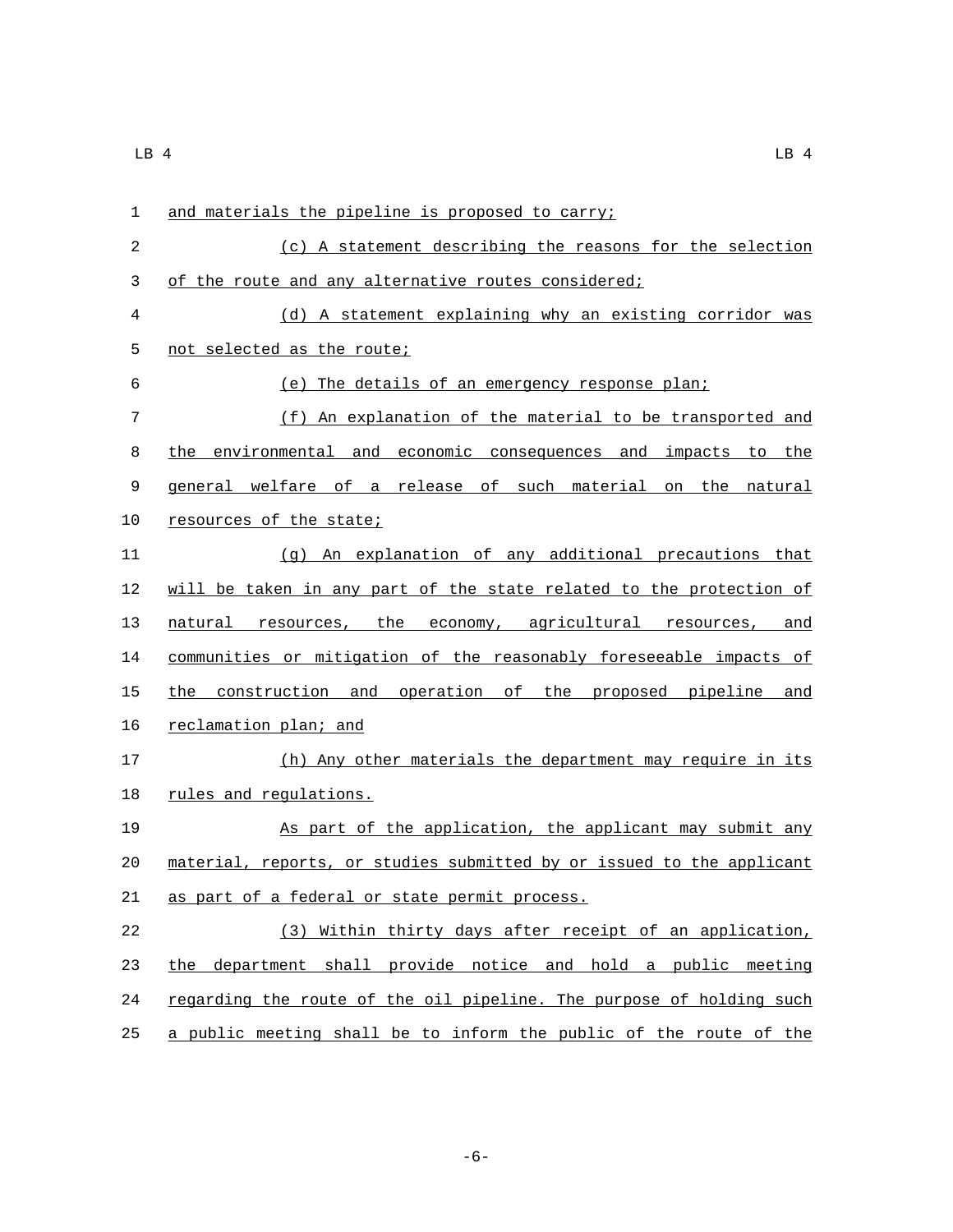| $\mathbf{1}$ | oil pipeline and to solicit public input and opinion. The department  |
|--------------|-----------------------------------------------------------------------|
| 2            | shall set a date and time for the public meeting to be held at a      |
| 3            | location or locations convenient to the route of the oil pipeline and |
| 4            | shall publish a notice of such meeting in a legal newspaper published |
| 5            | in or of general circulation in the county or counties where the      |
| 6            | route of the oil pipeline is to be located. The notice shall be       |
| 7            | published at least ten days prior to the meeting and shall set forth  |
| 8            | the purpose, date, time, and place of the meeting.                    |

 Sec. 6. Upon the effective date of this act, the Governor shall appoint members to a panel as provided in this section to advise the Governor regarding the issuance of a route certificate to 12 an applicant for a route certificate. The Lieutenant Governor shall serve as the chairperson of the panel. The appointed members of the 14 panel shall be the director or another representative of the Department of Environmental Quality; the director or another representative of the Department of Natural Resources; the secretary 17 or another representative of the Game and Parks Commission; the executive director or another representative of the Public Service Commission; one member of a county board from each congressional 20 district; and one resident landowner from each congressional district. The panel may meet as often as it deems necessary. Panel 22 members shall serve for two-year terms.

 Sec. 7. (1) The department may adopt and promulgate rules and regulations as necessary to carry out the Oil Pipeline Route Certification Act. The department shall provide all necessary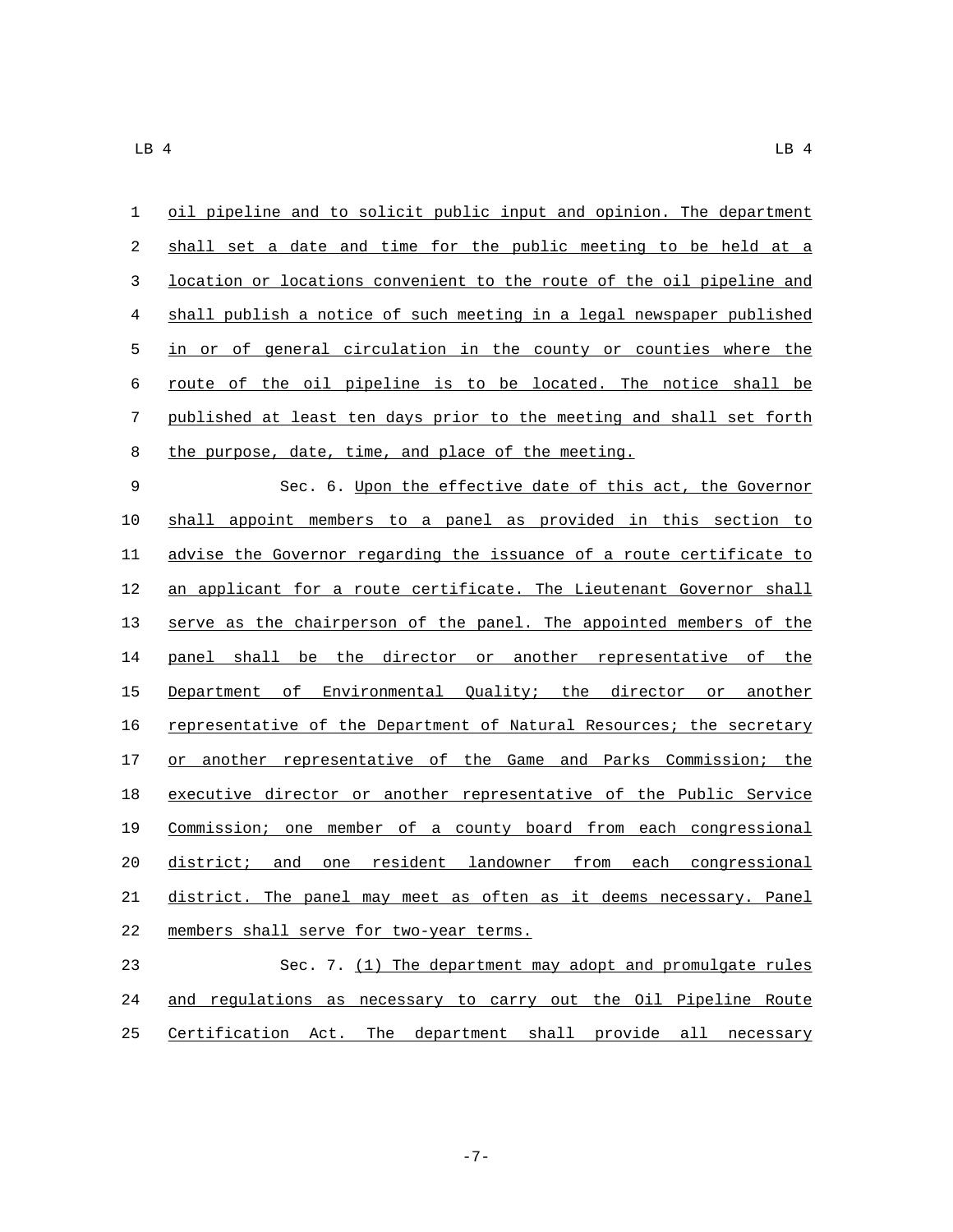| 1            | administrative support for the work of the panel.                     |
|--------------|-----------------------------------------------------------------------|
| $\mathbf{2}$ | (2) Not later than sixty days after the department                    |
| 3            | receives an application under section 5 of this act, the panel shall  |
| 4            | submit a written recommendation to the Governor regarding issuing a   |
| 5            | route certificate to the applicant or denying a route certificate.    |
| 6            | The panel may use all information submitted with the application and  |
| 7            | may consult with any person with knowledge of the subject matter that |
| 8            | the panel determines may be of assistance in evaluating the           |
| 9            | application. The panel shall consider the following criteria in       |
| 10           | making its recommendation:                                            |
| 11           | (a) Whether the route of the oil pipeline interferes with             |
| 12           | the state's responsibility to protect the environment and natural     |
| 13           | resources and regulate land use and water as prescribed by state law; |
| 14           | (b) Whether the applicant and the route comply with the               |
| 15           | Nebraska Ground Water Management and Protection Act and the Nongame   |
| 16           | and Endangered Species Conservation Act;                              |
| 17           | (c) Whether the applicant has a written mitigation plan               |
| 18           | containing measures the applicant will take to reduce or avoid        |
| 19           | potentially significant adverse impacts on the environment and        |
| 20           | ecology of the land, waters, and wildlife of the state;               |
| 21           | (d) Whether any such mitigation plan would address any                |
| 22           | significant adverse effects on the state's general welfare, economy,  |
| 23           | agricultural resources, and communities;                              |
| 24           | (e) Whether any other oil pipeline corridor exists that               |
| 25           | could feasibly and beneficially be used for the applicant's project;  |

 $\Box$ B 4 LB 4 LB 4

-8-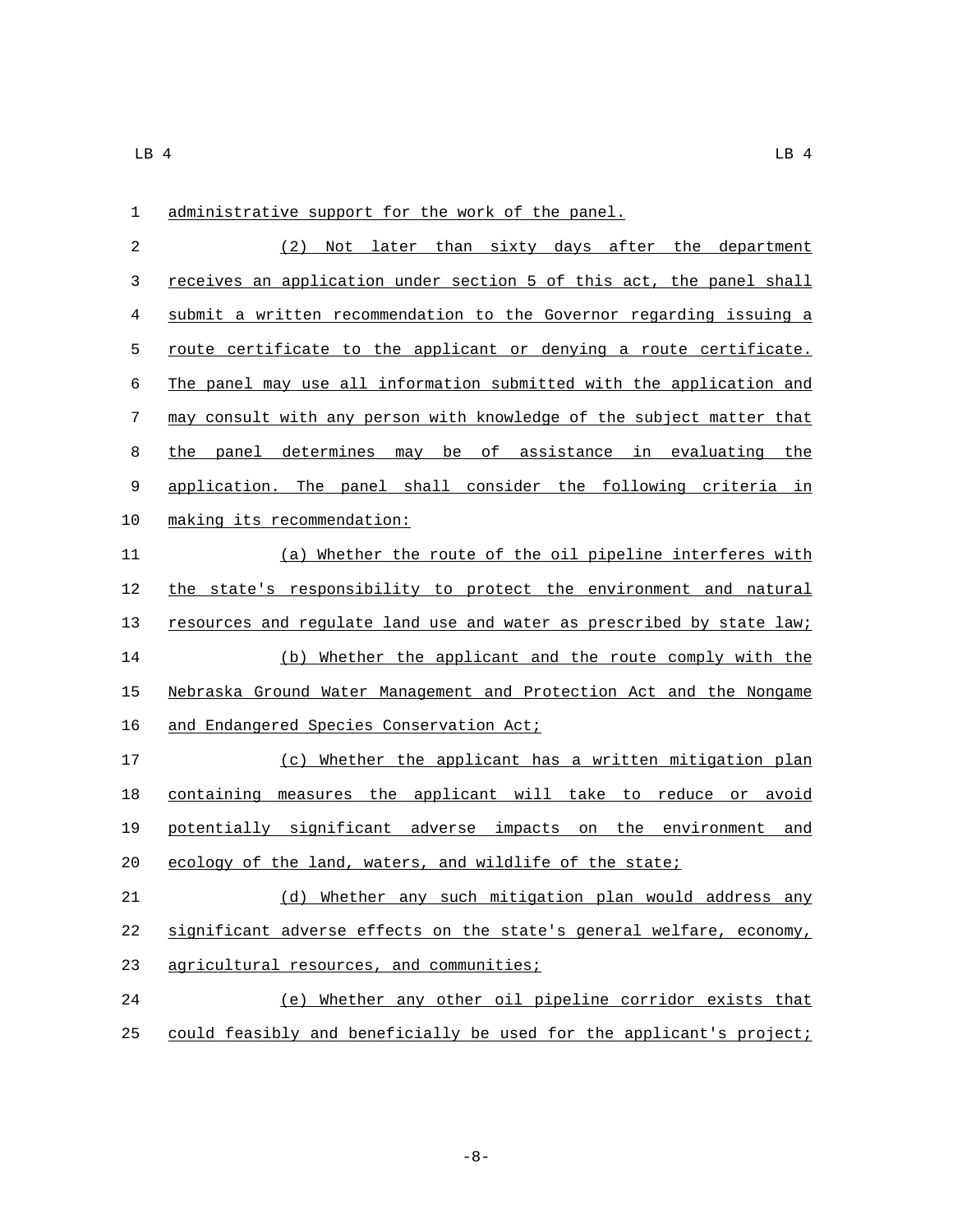and

| 2           | (f) Whether public comment has been heard and considered              |
|-------------|-----------------------------------------------------------------------|
| 3           | regarding the route pursuant to section 5 of this act.                |
| 4           | panel finds that the applicant<br>(3)<br>Ιf<br>the<br>has             |
| 5           | affirmatively met each of the criteria in section 7 of this act, the  |
| 6           | panel shall prepare a report of its findings and present such report  |
| 7           | the Governor, along with its recommendation that the route<br>to      |
| 8           | certificate be issued to the applicant. If the panel finds that the   |
| $\mathsf 9$ | applicant has not met each criteria in section 7 of this act, the     |
| 10          | panel shall prepare a report that describes the deficiencies of the   |
| 11          | location of the route and present such report to the Governor, along  |
| 12          | with its recommendation that the route certificate be denied.         |
| 13          | Sec. 8. Within thirty days after receiving a written                  |
| 14          | recommendation from the panel, the Governor shall either approve or   |
| 15          | an application submitted under the Oil Pipeline Route<br>deny         |
| 16          | Certification Act. Upon the Governor's approval, the department shall |
| 17          | prepare and issue a route certificate to the applicant. Upon denial,  |
| 18          | the department shall prepare and issue an order stating the same to   |
| 19          | the applicant. If the Governor has not issued a written directive to  |

 the department within thirty days after the date of the panel's recommendation, then the recommendation of the panel shall be deemed 22 affirmed and the department shall issue the route certificate or 23 order accordingly. The Governor's action on the application shall be final. The applicant may appeal to the Supreme Court pursuant to the

25 Administrative Procedure Act.

-9-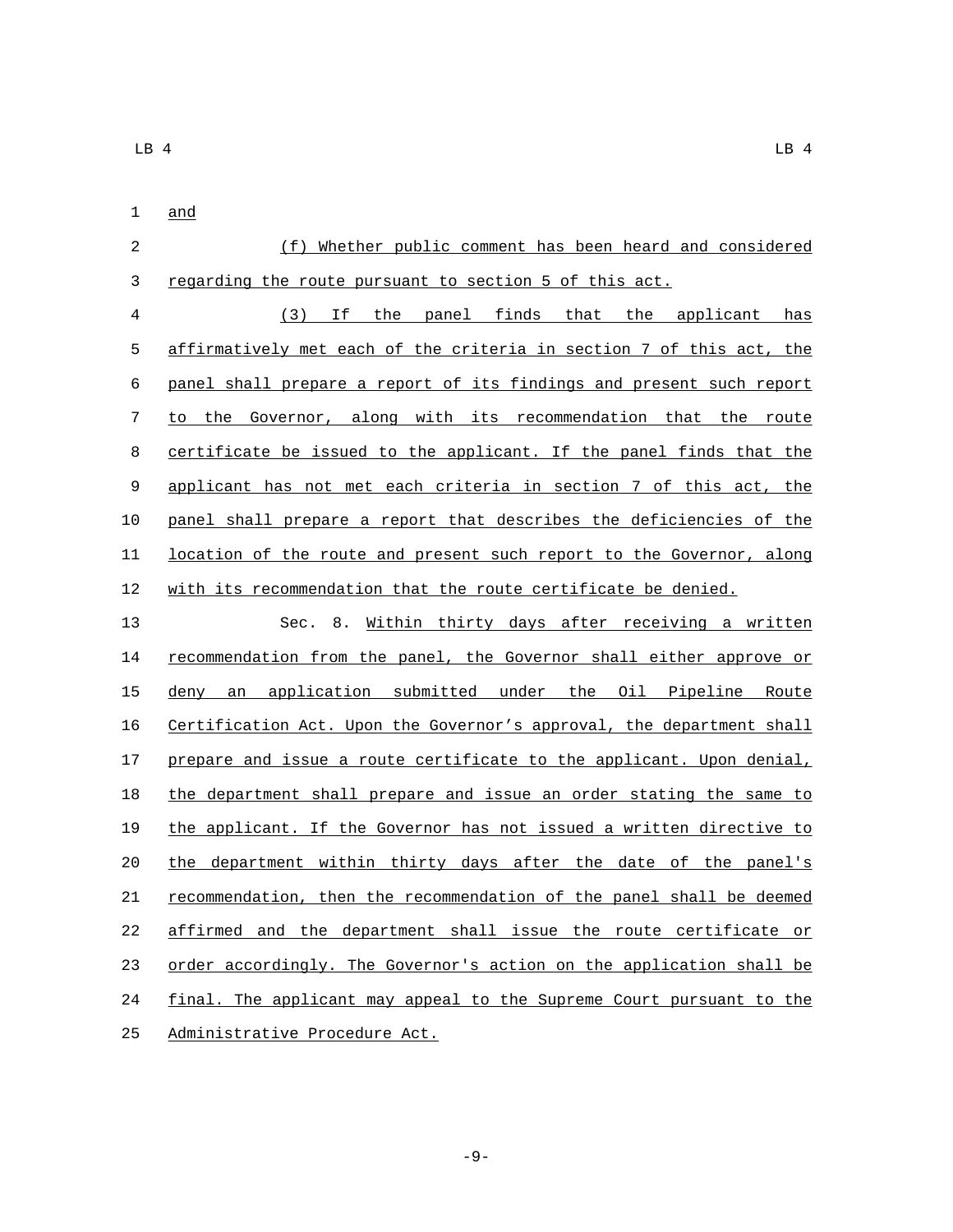Sec. 9. Section 57-1101, Reissue Revised Statutes of 2 Nebraska, is amended to read:

3 57-1101 Any person engaged  $in_{\tau}$  and any company, corporation, or association formed or created for the purpose of transporting or conveying crude oil, petroleum, gases, or other 6 products thereof in interstate commerce through<sub>7</sub> or across the State 7 of Nebraska<sub>7</sub> or intrastate within the State of Nebraska, and desiring 8 or requiring a right-of-way or other interest in real estate<sub>7</sub> and being unable to agree with the owner or lessee of any land, lot, right-of-way, or other property for the amount of compensation for the use and occupancy of so much of any lot, land, real estate, 12 right-of-way, or other property as may be reasonably necessary for 13 the laying, relaying, operation, and maintenance of any such pipeline or the location of any plant or equipment necessary to operate such pipeline, shall have the right to acquire the same for such purpose through the exercise of the power of eminent domain, except that no 17 individual, company, corporation, association, or other legal entity may condemn property pursuant to sections 76-704 to 76-724 for an oil pipeline unless it has been issued a route certificate under the Oil Pipeline Route Certification Act. The procedure to condemn property shall be exercised in the manner set forth in sections 76-704 to  $76-724$ .

 Sec. 10. The Governor under his or her general power is authorized to take all actions and carry out all duties that may be assigned to him or her by the Oil Pipeline Route Certification Act.

-10-